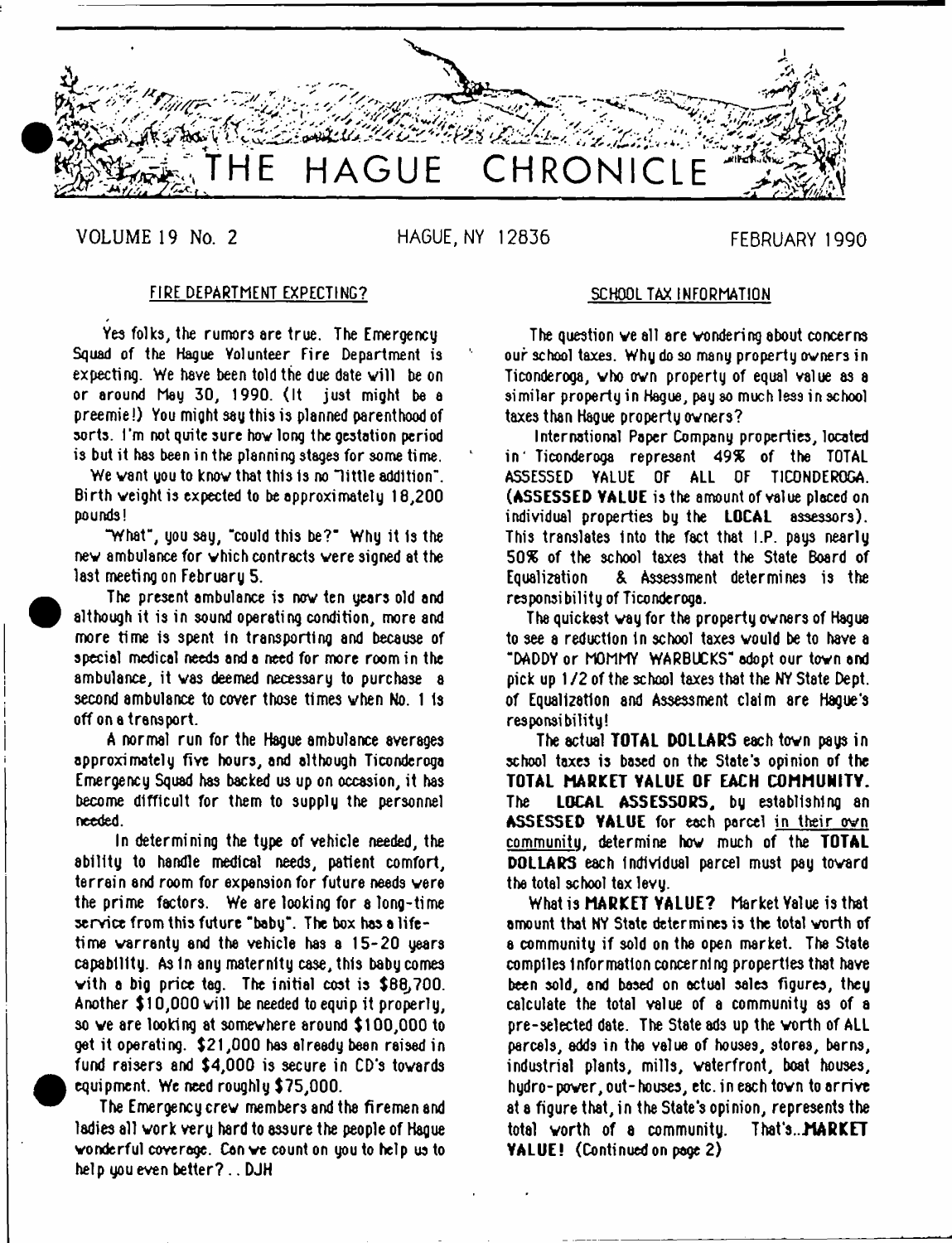### SCHOOL TAX INFO. (Cont. from p.1)

For example, if NY State decides that all of Ticonderoga has a Market Yalue of \$140,000,000 and all of Hague has a Market Yalue of \$70,000,000, 2/3 of the school taxes would be collected in Ticonderoga and 1/3 would be collected in Hague. Hague doesn't have an I.P. paging 1/2 of the school taxes and Hague has less than 1 /2 of the total number of individual parcels than are found in Ticonderoga. The net result is that, on the average, each parcel in Hague pays more in taxes than does a property in Ticonderoga since the State has determined that, on the overage, Hogue's properties ore worth more thon properties located in Ticonderoga... AVC

## HAGUE SENIOR CITIZENS CLUB

The Hague Senior Citizens Cl ub will hold a covered dish luncheon on Tuesday, February 27 at 12 NOON at the BAPTIST CHURCH ANNEX. Dessert and beverage will be provided.

The regular business meeting of the club will follow the luncheon, and all attending members are reminded to bring suggestions for providing emergency meals for our handicapped elderly.

## HELP!HELP!

In connection vith the above luncheon. The club owns a number of white sheets which are used as tablecloths for such occasions. Since ve don't use them too often, and some of us are getting too old to remember where they are (ve think someone took them home tu launder), would each of you senior citizens put on your thinking caps and try to remember who might have them. (Maybe it's you!) Could be me, but I sure can't find them! Anyway, if you have any ideas, would you please call me right away at 543-6633. When last seen they vere in a large coat- type box. Thanks heaps. .. Dottie Henry

## HAGUE HISTORICAL SOCIETY ACTIVITIES

The March meeting will be held in the new Community Center at 7:30PM on Thursday, March 22. Mrs. Sylvia Ramon will speak on the AMISH. She has many friends among the Pennsylvania Amish and has spent time vith them. Examples of their handiwork will be on display.

The April meeting will be held jointly with the Ticonderoga Historical Society on Friday,April 27 at 7:30PM. This is the second joint meeting vith the

Ticonderoga Historical Society and will also be held at the Hague Community Center vith the Hague Society os hosts and the Ticonderoga Society presenting the program "The Forest Theater" of Ticonderoga s immediate past history.

The public is welcome to all Hague Historical Society meetings... RMC

### A REQUEST FROM THE TOWN HISTORIAN

Nov that the Town has its own Historical Room in the new Community Center, ve are in need of certain storage facilities.

I vould like to have a book case, of older vintage, to keep our library books free of dust. Height should be no more than seven feet.

Please contact me if you have one to donate at this time... Clifton West, Town Historian

## \* \* \* \* \* \* \* \* \* \* \* \*

HAGUE EMERGENCY SQUAD made 8 calls, clocking 145 miles and 15 1/2 patient hours during the month of January.

\* \* \* \* \* \* \* \* \* \* \* \*

## HAGUE MAN IMPRISONED AFTER SHOOTING

One of the three Hague men (Eric P. Frasier, 24) involved in the Oct. 26 shotgun sttack on Tongue Mt. (see HC 11 /39) pleaded guilty to a felony charge and vas ordered to spend a year in Warren County Jail. He vas arrested after vhat police described as a "bum narcotics deal" erupted in gunfire on Rt. 9N in Bolton Landing. Cases against the other two have not yet been brought to trial.

### SPRAYING FOR GYPSY MOTHS SCHEDULED

Aerial spraying for gypsy moths is scheduled in this area during May. Officials plan to use tvo pesticides: a chemical knovn as "Dimilin" and a form of bacteria knovn as "BT." Dimilin is cheaper and more effective but should not be used near bodies of water. It will be used in the high-lying areas and BT along the lake shores and most other vatervays.

The county's plan von't be finalized until after March, when foresters will check to see whether the egg masses have been damaged by disease, parasites or cold veather. Informational hearings are being held in county tovns. A hearing is scheduled for Hague at 10AM February 17 at the Community Center.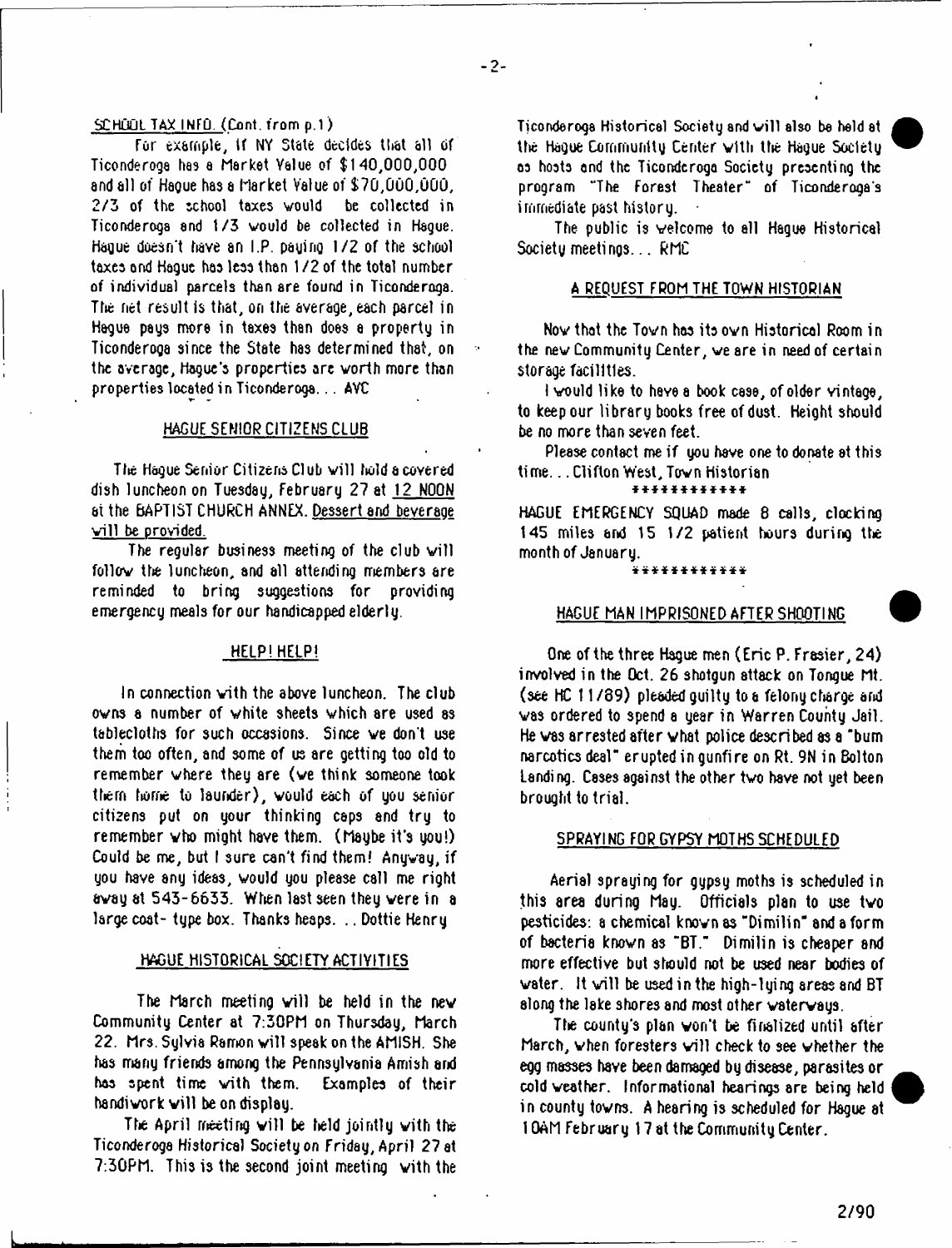## ZONING BOARD OF APPEALS - 1/25/90

The only business st the ZBA meeting held on January 25, 1990 wss the interviewing of three applicants for the one opening on the board , created by the resignation of Frank Fowler. This was done in executive session.

A decision vas reached to forward to the town board for approval or disapproval the name of Chris Ginn 8S the nominee for the ZBA opening. The other two applicants were Lu Megow end Heather Denno...GL

## PLANNING BOARD - 2/1/90

The public hearing on Scot Patchett's proposed multiple family dwelling located at the corner of New Haque and West Haque Roads was the only matter to come before the board. No one spoke in opposition to the proposal.

At the regular meeting the board approved the multiple family dwelling contingent upon approval of other involved regulatory agencies.

## TOWN BOARD MEETING - 2/13/90

Laura Meade, Town Naturalist, at the town board meeting on Feb. 13 presented a beautifully framed topographical msp of Hague for display in our new Community Center. It will serve as a reference for all you hikers, skiers, and researchers interested in the true identity of our many ponds and back roads.

In a letter from the Assoc, of Towns we are reminded of the new no-smoking state law which went into effect Jan. 1, 1990; the governor's proposed budget which cut some programs but fortunately for Hague the CHIPS program is not one of them; there is an increase for the elderly; a 1.9 billion environmental quality bond act to buy more land for the state 1s proposed; revolving loans for water pollution controls; a 6.2 million low interest emergency loan for fi re equi pment etc.

Dorothy Henry and George Byrnes wrote letters suggesting uses for the old town hall. If you have a thought, write it down and send it to Supervisor Dick Bolton at the Community Center.

Applications for a low income program rate for the basic service Cable TV are available at the Community Center. Certain criteria must be met.

The town is looking for a life guard to work at the beach this summer. Applications are available at the Center. The State Park System is also in need of life guards. The address for the Park Sustem can be

obtained from Bertha Dunsmore at the Center.

Three letters were read by Supervisor Bolton pertaining to our school tax investigation. Since they were rather long and complex we suggest you get copies from the supervisor's office for your perusal and better understanding. The letters were as follows: Jan. 17 from the Exec. Dir., David Gaskell, State Bd. of Equal, and Assessment discussing International Paper and the American appraisal as compared to the State appraisal and each town's assessor's role; Jan. 22 from our attorney, Guy Roemer interpreting Mr. Gaskell's letter and suggesting that full valuation assessment might be the way to go; the third letter on Feb. 1 was from Mr. Roemer replying to a letter from Alison Craig who had suggested more comparables.

New business: Chris Ginn, upon recommendation from the ZBA was approved by the Town Board to replace Frank Fowler who recently resigned.. .GL

### TICONDEROGA PLANETARIUM PROGRAM

What would the night sky look like if our eyes could see radio waves, infrared energy, or x-rays and gamma rays? Find out from eccentric, entertaining Professor Photon in "Adventures Along the Spectrum," the featured star program for young audiences at the Ticonderoga High School Planetarium. The good Professor astounds audiences at performances on February 14 and 27 at 7:30PM.

"Adventures Along the Spectrum" is a planetarium star program for families with children ages 9 and up. Professor Photon leads audiences on an adventure from the familiar world of visible light to the invisible and eerie realms of the energy spectrum. You'll learn the curious connection between microwave cooking and the beginning of the Universe, between a sunburn and the clouds of Venus, 8nd between a speeding ticket end mapping the surface of another planet.

"All that we know of the Universe ve have learned from its light. Not all light is visible, and astronomers are using new tools to studg the 'invisible' night sky", explains Professor Photon, the knowledgeable - and unfortunately fictional - star of "Adventures Along the Spectrum."

Admission is free. For further information on this and other programs at the Ticonderoga Planetarium, please call David Rutkowski at 585-6661.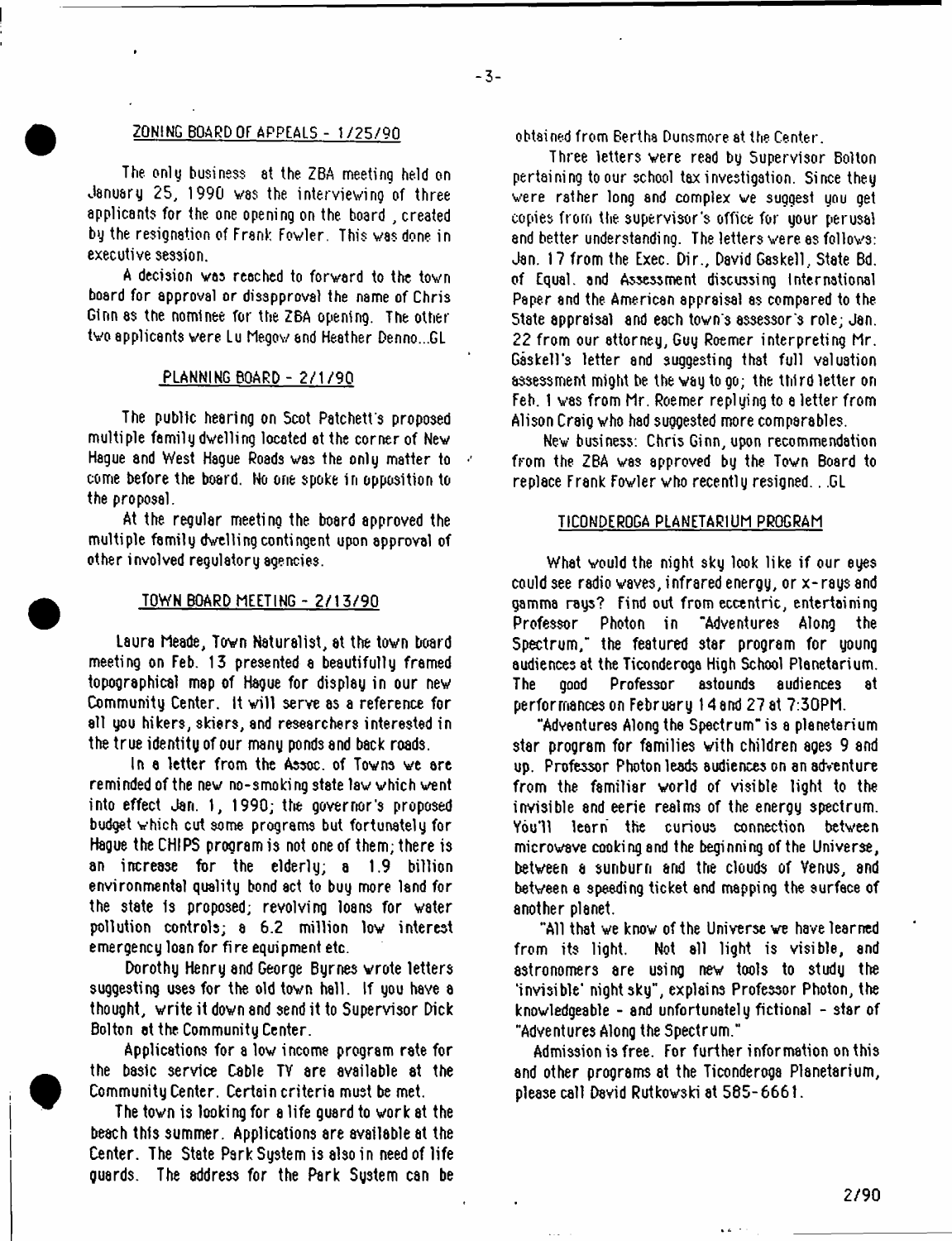## LITERACY VOLUNTEERS

Mrs. Jerry O'Connor, President of the Ticonderoga Literacy Volunteers, an organization whose purpose is to promote literacy by teaching reading and writing to adults, has announced that a teacher-training course will be scheduled for this coming spring in Ticonderoga. To qualify as a teacher, one must hsve a high school education and complete the 18-hour Previous teaching experience is not necessary. At this time there ere 24 teachers in the Hague-Ticonderoga-Crovn Point area.

All adults vho vant to learn to read or to improve reading, writing, and spelling skills are welcome as students. Classes which are free, private, and confidential ere taught on a one-to-one basis end ere held in a place convenient to student and teacher. Often a public building such as a library or a school 1s used. The program has been extremely successful and satisfuing to both teachers and students. One young man, a student for a year, expressed it simply, "My life is better.\*1

The Ticonderoga group is one of the 50 affiliates of the Literacy Volunteers of America throughout New York State. Barbara Bush, the President's wife, has been named Honorary Chairman of the organization for this year which has been proclaimed "International Literacy Year." Other celebrities vho support the efforts of the volunteers are: Arnold Palmer, famed golfer; Alex Trebek, host of tV's "Jeopardy"; Marv Levy, He8d Coach of the Buffalo Bills.

Prospective teachers and students can call 585-4454 for more information.

### ADIRONDACK COUNCIL OPPOSES AERIAL SPRAYING

In a letter to Commissioner Thomas C. Jorling of the DEC and Herman F. Cole of the APA, the Council warned that the Duflo Spray Company "is planning to launch its annual chemical offensive vith a new, inadequately-tested substance called Scourge."

"Mr. Duflo cheerfully describes Scourge as 'people friendly,' "said Gary Randorf, Adirondack Council Executive Director, even though the label on the pesticide "indicates that Scourge is anything but friendly to people, birds, fish and other living things."

"In fact it sounds downright lethal," he said. "To quote from the label: HARMFUL IF SWALLOWED. AVOID BREATHING YAPOR OR MIST. AVOID CONTACT WITH SKIN, EYES, OR CLOTHING. IF SWALLOWED CALI A PHYSICIAN OR POISON CONTROL CENTER. THIS PRODUCT IS TOXIC TO FISH AND BIRDS. DO NOT

APPLY TO LAKES, STREAMS, OR PONDS. DO NOT APPLY WHEN WEATHER CONDITIONS FAYOR DRIFT<br>FROM AREAS TREATED. DO NOT CONTAMINATE FROM AREAS TREATED. WATER BY CLEANING OF EQUIPMENT OR DISPOSAL OF WASTES. DO NOT CONTAMINATE WATER, FOOD, OR FEED BY STORAGE OR DISPOSAL."

This label also notes: "IT IS A VIOLATION OF FEDERAL LAW TO USE THIS PESTICIDE IN A MANNER INCONSISTENT WITH ITS LABELING."

The Council claimed that the indiscrimainate use of dangerous pesticides seems "all the more unnecessary in light of a much more benign alternative to chemical spraying--the manual application of a biological control known as Bti..." Randorf explained that "Bti is a very narrow-spectrum control which is toxic only to one additional genus of insects besides blackflies 8nd mosquitos. "Bti is the only alternative that makes sense biologically, ecologically and from a human-health standpoint," Randorf said. "Towns using it, like Indian Lake and Keene, report it to be quite effective."

"Thanks for your help, as public stewards entrusted with the protection of this region, in maintaining the natural integrity of the Adirondack Park," concluded Randorf.

## SURPLUS FOOD DISTRIBUTION

There will be a surplus food distribution on Wednesday, February 28 in the Community Center from 10- 12AM. Bring verification of eligibility.

## RECYCLING. A THING OF THE PRESENT

Hague Landfill is ready to receive certain recyclable items . 1. CLEAR GLASS BOTTLES AND JARS Clean & remove caps & lids, (labels & rings are OK). NO ceramics, drinking glasses, pyrex, window glass, mirror glass, light bulbs, or glass vith wicker or plastic mesh covering. Each of these is either a different kind of glass and/or presents problems for the recycling industry. 2. NEWSPAPER- Remove & discard colored inserts. Keep dry & clean. Place in neat stacks or in brown paper bags (DO NOT tie in bundles or plsce in plastic bags). NO magazines, telephone books, or other household paper. 3. STEEL CANS("Tin Cans" i.e. soup, dog food cans.) Test vith a magnet, if it attracts, it's o.k. Clean, rinse, remove labels. If possible, remove top & bottom, place inside cans and flatten the cans. 4. Plsstic Milk Jugs, (cloudy or opaque) milk, elder & W8ter jugs are OK. Remove C8ps. Rinse well and stamp flat. Separate and transport to Landfill.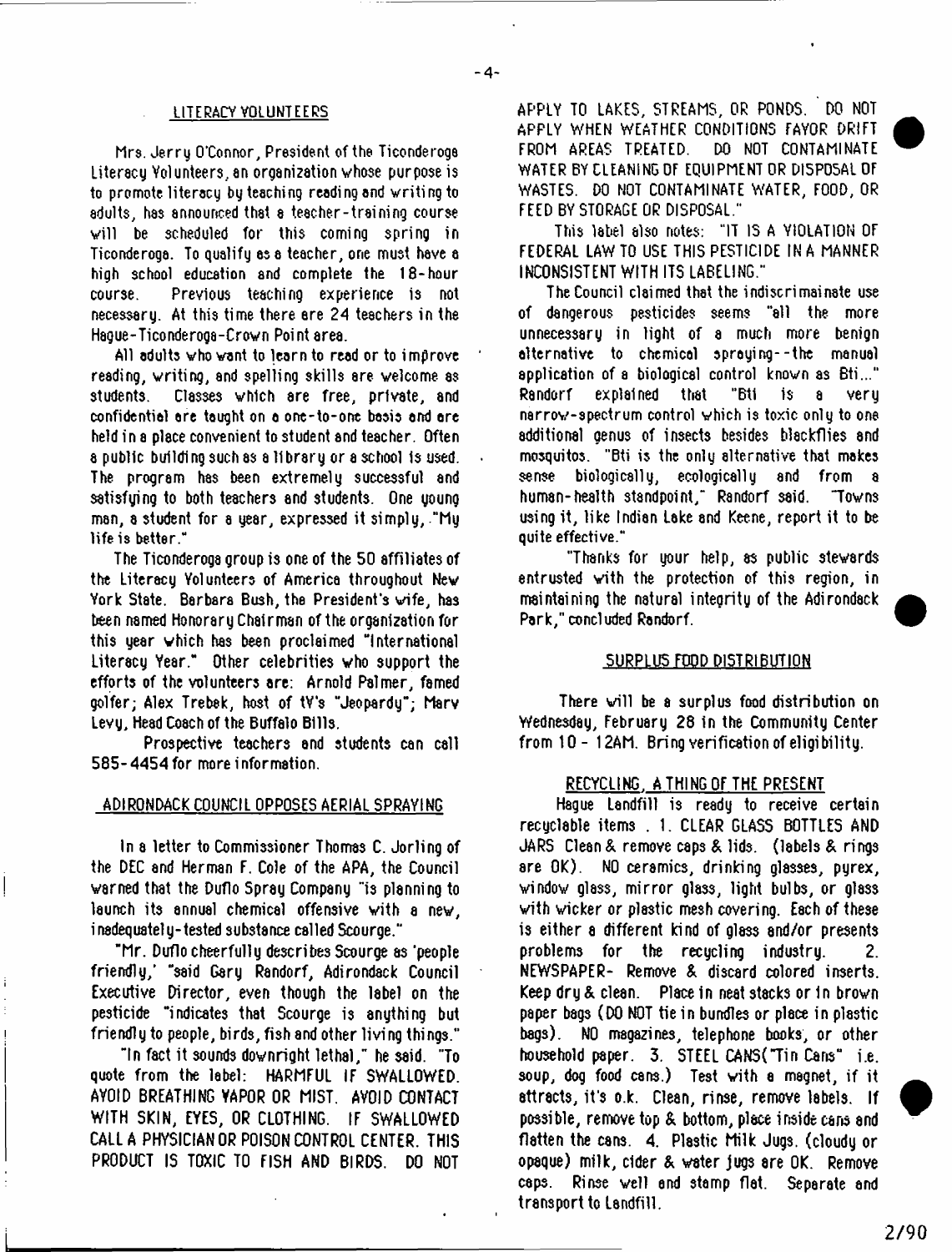January was as interesting because of its above average conditions, as Dec. was for its below average side. Only three days in the entire month did the temperature fail to rise above the freezing mark. Whereas, by the end of Dec we vere *\S%* below normal in heating degree days, by Jan. 26th ve had arrived back to a normal heating degree season. And by Feb. 1 Oth, as we tally our notes, we are about 3% above normal. The high temperature, lakeside, was 52° on Jan. 18th, the low was 3° on the 14th. The top wind gust was 37 1 /2 MPH on the 19th. We gained 53 min. of daylight during the month. Besides the above  $\cdot$ normal temperature readings, our big event for the month was 13 inches of hesvy snow on the 29th. And heavy wet snow it was. It was the most snow that we have had at one time for the last bunch of years. I use the scientific adjective bunch, because I really can't , remember how many years it hss been since we had that much snow all at once. It has been that long. Along vith the snow ve had some rain on the 9th, 17th and 18th plus light amounts of snow on the 11th, 15th, 22nd and 24th. 4" of snow on the 21 st rounded out our Jan. snowfall. Above normal temperatures, but a trend back to normalcy as far as snow is concerned.

Feb. has continued the Jan. trend. Above average temps together with snow and rain. Through the 10th ve have had six dsys with above freezing temperatures, four days in the 40\*s and a 5C*P* reading on the 9th. We also had some cold reading with a  $-2^0$ lakeside on the 5th. That same day we had a  $+2^0$ reading at our Mt. Top observatory. You can see from this report that ve are getting our new Mt. Top observatory up to speed. It is interesting to note that now that the lake has frozen, our lakeside temperature ran 4° colder than off the lake on the 5th. We had 1 1 /2" of snow on the 2d and 4 1 /2" on the 4th with rein on the 9th end 10th. Snow weight on some of the flatter roofs has been of some concern, but this seems to be lessening as our weather unfolds. The near term forecast is for more of the same. Temperatures continuing above normal with some precipitation in the form of rain or snow. I hope this does not mean that ve are in for a colder spring than normal. Mother Nature does hsve a way of evening things out. It just doesn't necessarily happen when ve most wish it would. Enjoy the longer days.

## **WILLY C's JAN/FEB WEATHER NOTES WINTER CARNIVAL CELEBRATES SILVER ANNIVERSARY**

On Thursday, Feb 15 beginning at 7PM, the Carnival Queen pageant to be held at the Town Center, will kick off the 25th annual Hague Carnival weekend. Elizabeth Brunet, Melissa Brunet, Sherri Smith, Brittany Stull, Connie Swinton and Melissa Ward are all vying for the title under the tutelage of Betty Braisted. The girls are all between the ages of 9 and 12. Should be a fun eveni ng.

On Friday at 4PM at the town psrk, the torch lighting ceremony will take place. At 7PM Penelope the Clown will entertain the kids (of all ages) at 7PM at the Fish and Game Cl ub followed by a youth dance from 8 - 11 PM. The Firemen will be holding a pancake (etc) breakfast at the Town Center both Saturday and Sunday from 7-11AM. This will be a first at the new Town Center and you won't W8nt to miss this event. At 6:30 on Sat. night there will be a dinner dance held at The Fish and Game Club clubhouse. Tickets ere still available at Silver Bay Store.

In between all these indoor events, for those hardy souls who love our north country weather, there is a snow sculpture contest and kids' games at the park all day Saturday.. Travel up Rt: 8 to North Pond and you will see a great deal of activity, including motorcycle races, volleyball tournament, snowtube rece3, adult tug-of-war, events beginning at 10AM. At the town park the runners will run the 10K footrace to Silver Bay Store and back begi nni ng at 11 AM - Also at 11AM a cross country ski rsce at Rogers Rock Campsite. On Sunday the Coors Extra Gold NYS ATV Ice Race Championships will be held at North Pond beginning at 11AM.

You realize that Hague is the home of THE NATIONAL ICE AUGER CHAMPIONSHIP, so the big events of ice auger and ice chisel competitions begin at 12 Noon at the pond. Awards ceremonies begin at 5:30PM at The Hague Fish and Game Club.

A full schedule of events is available at The Hague Market, Silver Bay Store and The Community Center.

The Hague Winter Carnival started in 1966 8s snowmobile racing on Wintergreen Lake. The following year the National Ice Auger Championship was born. As years passed many events have been added.

In 1988 the Winter Carnival Committee assumed the sponsorship of the MaryC. Beste Scholarship Fund, a program used for awards to Hague graduates pursuing a higher education.

So - join in the fun and entertainment of the holiday weekend as Hague celebrates its SILYER ANNIVERSARY of the Hague Winter Carnival.

 $-5-$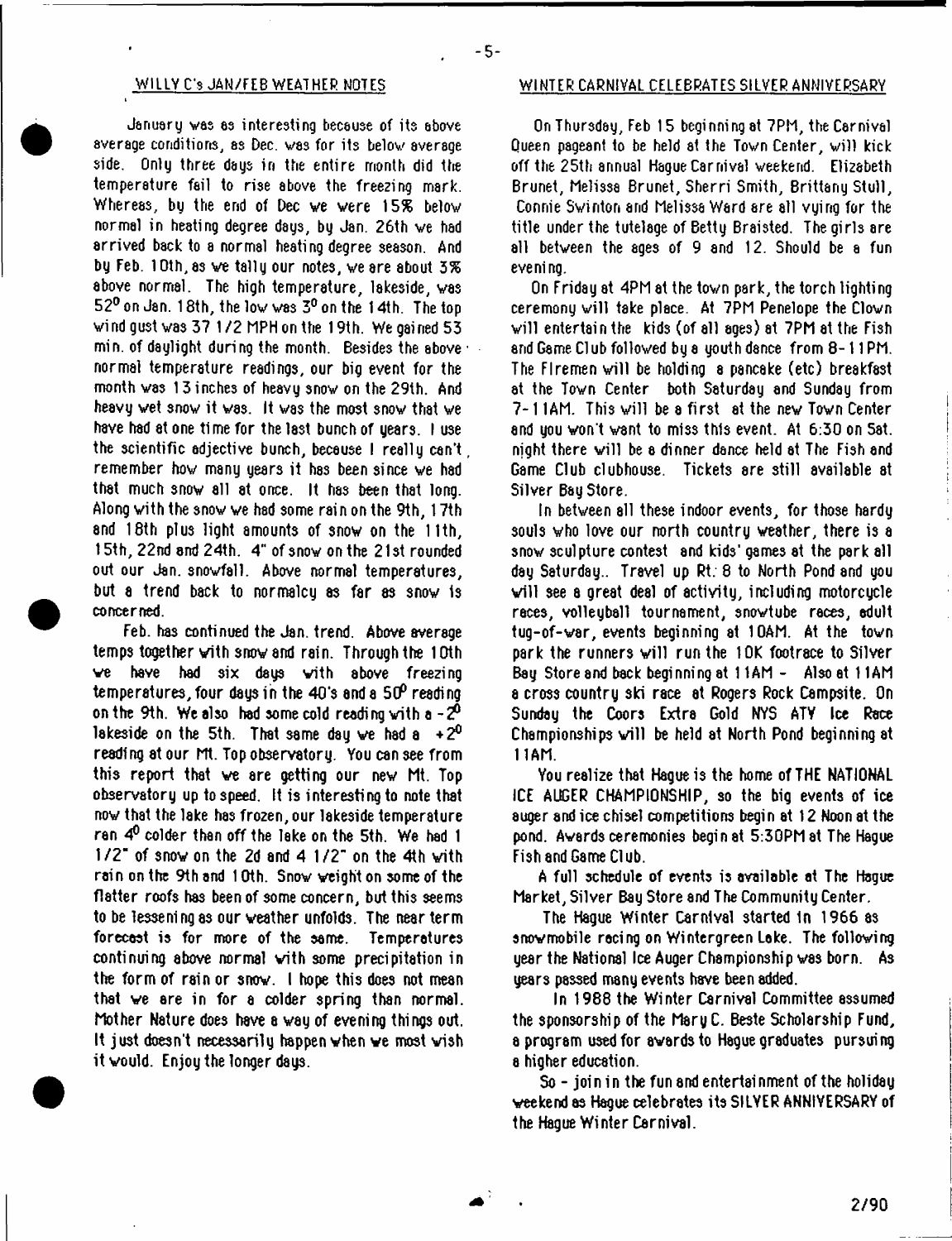## $-6-$ WHO'S WHO IN HAGUE

## ITEM

| Newspaper                                      | Post Star              | <b>Clifton Fraiser</b> |
|------------------------------------------------|------------------------|------------------------|
| Bank                                           | 1st National - Bolton  | <b>Clinton Frasier</b> |
| Meeting Date                                   | 2nd Tues-6:30PM        |                        |
| Claims-instead of certify verify W/P.O. system |                        | PARK COMMIS            |
| Mileage rate                                   | 200 a mile             | Joan Belden            |
| Highway pay rates                              | Temp. lab. \$5.00/hr.  | Robert Denno           |
|                                                | 6.50/hr<br>Temp, op. . | Robert Hoyt            |
|                                                | 8.00/hr<br>Reg. op.    |                        |
|                                                | F.T. Lab<br>5.50/hr    | <b>BOARD OF ASS</b>    |
| Election Inspectors (4)                        | \$70.00 ea/day         | <b>Frances Cliftor</b> |
|                                                |                        |                        |

Election Custodians (2) \$65.00 ea/day Spear Johnson Assess. Bd. of Review \$75.00 ea/day

## COMMITTEE ASSIGNMENTS **The COMMITTEE** COMMITTEE ASSIGNMENTS

Deputy Supervisor **Richard Frasier** Buildings & Grounds Braisted/Frasier<br>Planning & Zoning Coffin/Fitzgerald Planning & Zoning

Deputy Superintendent Milchell Frasier (ELECTION INSPECTORS)<br>
Highway Frances Clifton (R) Highway Frasier/Fitzgerald Frances Clifton (R) Beatrice Frasier (D) Recreation & Promotion Coffin/Fitzgerald Margaret Del Signore (D) Alternates: Linda Fish (D)<br>Buildings & Grounds Braisted/Frasier (R) (Bertha Dunsmore (R) (Shirley Smith (R) Senior Citizens Frasier/Braisted ELECTION CUSTODIANS: Town Park & Beaut. Braisted/Fit2gera1d Henry Leach (R) Craig, Gautreau, Bolton, Anderson, Henry

Sewer Planning Fitzgerald/Braisted, Evans, Breitenbach TOWN JUSTICE - Kenneth Yaw<br>Cross Country Ski Trail LaCourse/Meade/Trombley/Armes TOWN CLERK - Nancy Trombley Cross Country Ski Trail LaCourse/Meade/Trombley/Armes<br>Community Center - Frasier

Richard A. Frasier, Dep. Supervisor **TOWN HISTORIAN** - Clifton West<br>Jim Braisted Jim Braisted Martin Fitzgerald TOWN NATURALIST - Laura Meade

Karen Laundree, Chr. Bertha Dunsmore and Bertha Dunsmore and Bertha Dunsmore Tim Costello Alison Craig CARE COMMITTEE Norman Strum *\**

## **ASSESSORS**

Clifton Fraiser, Chairman.<br>Clinton Frasier

# nslead of certify verifies of certify verifies and participate of certify  $\frac{PARK \cdot CGMMSSION}{Joan \cdot Belden}$

## BOARD OF ASSESSMENT REVIEW

Frances Clifton<br>Spear Johnson Bob Patchett

j

SPECIAL COMMITTEES **EXECUTE:** The COMMITTEES **CONING ADMINISTRATOR - John Breitenbach. Jr.** Joint Fire Dept. Frasier/Fitzgerald<br>Sewer Planning Fitzgerald/Braisted, Evans, Breitenbach HOWN JUSTICE - Kenneth Yaw TOWN SECRETARIES - Diane Frasier, Bertha Dunsmore DOG CONTROL OFFICER - Perry Girard HAGUE TOWN BOARD REGISTRAR OF VITAL STATISTICS - Nancv Tromblev Richard E. Bolton, Supervisor E. Bolton, Supervisor BUDGET OFFICER - Richard E. Bolton<br>Richard A. Frasier, Dep. Supervisor Budgett Budgett Budgett Budgett Budgett Budgett Budgett Budgett Budgett B TOWN ATTORNEY - John Silvestri Linda Coffin HEALTH OFFICER - Dr. Michael Shuhler PARK CUSTODIAN - Elwin Monroe TOWN PLANNING BOARD **FOR ACTIVITIES & CUSTODIAN OF TOWN CENTER** 

Henry Karmazin Georgina Lindquist, Chr. Dottie Henry Evert Lindquist Jean Feibusch Joyce Morris Bruce Robinson Maureen Garrison Denise Waters

AMERICAN LEGION - Fred Sharpe. Commander ZONING BOARD OF APPEALS **CHAMBER OF COMMERCE** - Robert Patchett. Acting Pres. Michele Brunet, Chr. Chr. Cub Scout Pack 21 Comm. Chr. Dan Belden EMERGENCY SQUAD - Gerry Boyd. Captain Richard Feibusch FIRE DEPARTMENT - John Breitenbach. Sr.. President Edna Frasier Tom Stull, Chief

Chris Ginn<br>
Chris Ginn FISH AND GAME CLUB - Sal Santanieilo, President<br>
THE HAGUE CHRONICLE - Dorothy Henry Publisher David Martucci M HAGUE CHRONICLE - DoroLhv Henrv. Publisher W HAGUE HISTORICAL SOCIETY - Robert Cole, President HOME BUREAU - Bettv Decker. Temoorarv Chairoerson SENIOR CITIZENS CLUB - Ethel Andrus. President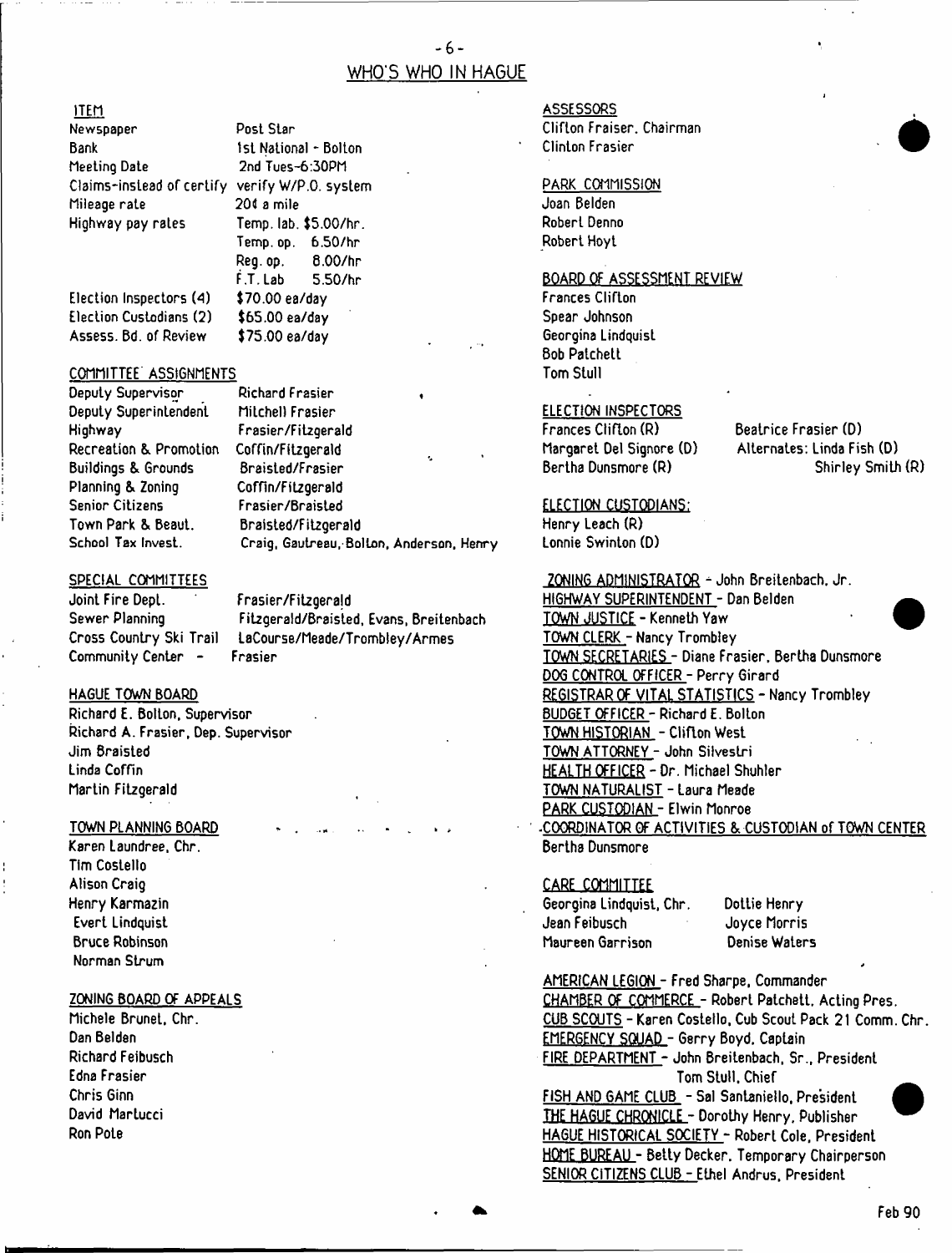BORN - A boy, Brandon Michael, to David and Lisa (Mitchell) Lessuri on December 29. Proud grandmother is Mabel (Belden) Mitchell, Warners, NY, formerly of Hague.

BORN - A boy, Neil Corell, to Thomas and Linda (Buck) Goodwin, Brookline, MA on January 17. Proud grandparents ore Ken ond Ann Buck, Watch Hill Bay, Silver Bay, NY.

BORN - A boy, Brian Chandler, to Betsy and Robert Carney, South Glens Falls, NY on January 29. Proud grandparents arc Florence and Jack Carney, Sabbath Day Point.

BORN - A boy, Sean Thomas, to Michele ond Steve , Brunet, Hague, on February 11. Michele is currently chalrmanof the Hague Zoning Board of Appeals.

DIED - Mrs. Allen Judd, Northport, L.I.and Siver Bay, NY on February 3, 1990. She is survived by a daughter Gven Furnak and a son, Barry.

HOLLY SPIECH, Mahvah, NJ, a standout at stopper hack for the U. of Scranton women's soccer team, has been named to the NCAA Division III All-America Team for the second time. She von her first All-America berth as a sophomore. Holly vas also selected as the Middle Atlantic Conference most valuable player. She is the granddaughter of Mr. & Mrs. John Spiech, Mahvah, NJ and Hague, NY.

PETER BELDEN, son of Mr.,& Mrs. Paul Belden, Hague has been on the Dean's List at Stratton Business College in Albany for the last tvo quarters, maintaining a 3.8 average.

PYT. JOHN F. WALTERS, son of Mr. & Mrs. Francis L. Waters, Hague, has completed the basic field artillery cannoneer course at Fort Sill, OK.

ANGELA SWINTON, daughter of Mrs. Frank Svinton, Nev Hague Road and the late Frank Svinton, vas named the student of the month for January at the Ticonderoga Middle School.

44444444444444444444444444444444

*"'Here bath been dawning another blue day; Think, wilt tbou let it a/ip useless away* ? " .. *.ThomasCarlyle*

## **A TRIBUTE TO RUTH BARNETT**

I was saddened to read in your newspaper of Ruth<br>Barnett's death. Mrs. Barnett was mu 4th grade Mrs. Barnett was my 4th grade elementary school teacher at Hague Central and vas one of my favorite teachers. She had that rare ability to inspire vith a combination oflove and discipline which I admire to this day. We continued to have frequent talks about school and school teaching and I remember hov she continued to foster my interest In teaching veil after I left tier classroom.

Today as I complete my 20th year of teaching I reflect back on those special people vho made a difference in my formative years. Heading the list of teachers is Ruth Barnett.

"The ability to inspire youth is of course vhat makes teaching a very special undertaking. Nov and then I receive a note or words from a student who suggests that I somehow mede a difference in his/her life and I know how special that makes me feel. So I'm glad that I had a chance to tell Ruth Barnett privately vhat I'm telling you publicly. Mrs. Barnett, thank you for giving me a real purpose to my life. God bless you! .. .Sincerely,

*h i* Bruce D. Bevins, Poughkeepsie, NY

## CUB SCOUT PACK 21 NEWS

The Cubs have been busy (and having fun) this month! In our Webelos den, Perry Girard, Jr., Steven Barnaby arid Chad Jordon have earned the rank of Wolf and are working on Bear. Congratulations! Their fellow Webelos, Kevin LeRoy and Chris Shuhler, had earned these in past scouting experience. They have also, vith their leaders, Perry and Debbie, worked diligently to clear the area behind the Community Center for a skating rink. Alas, veather conditions are holding up this project (and our fun).

Dens \*1 and *\*2* built beautiful birdhouses for their feathered friends. We hope to display them at our pack meeting (date still to be announced). The scouts have enjoyed the abundance of snow! Den  $\neq$  2 braved the slippery roads to attack the Country Club with their sleds. Den \*1 tried their skills at snovshoeing (thanks to Mrs. Meade), cross-country skiing, and ice skating at a Winter Fun Day at the Lazy K Ranch (Costellos). They feasted on hot dogs and cocoa cooked over a campfire in the snow (thanks Mrs Meade!)

Thanks again to all vho contributed to our successful bottle/can drive! And special thanks to Grandpa Buck Denno vho continues to support the hungry Cubs in Den  $92.000$